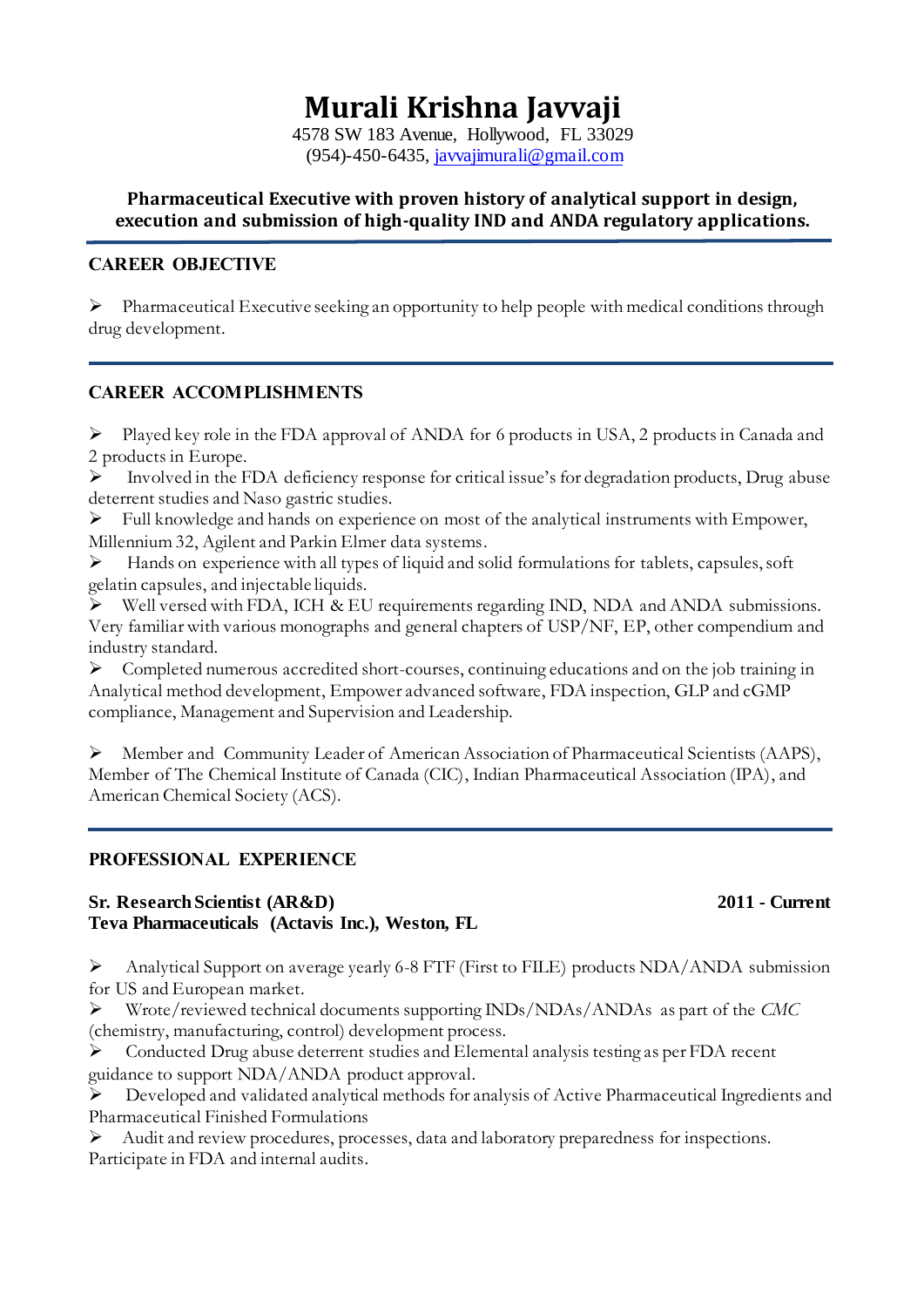$\triangleright$  Lead the responsibility for analytical method development, analytical method validation, stability testing, Quality Control, FDA deficiency response and technical filings to ensure delivery of company goals.

P Developed cost-effective and efficient approach to UPLC/HPLC method development based on chemical structure analysis and physicochemical property analysis

 Wrote and reviewed specifications for Active Pharmaceutical Ingredients, Finished Formulations, Method validation protocols and reports.

## **Lab manager-AR&D 2010- 2011 Sancilio & Company, Inc., Riviera Beach, FL**

.

Leading analytical activities of NDA and ANDA products. Demonstrated solid leadership when working on complex problems within analytical development and QC method transfers in which analysis of situations or data requires an in-depth evaluation of various factors.

Wrote/reviewed technical documents supporting INDs/NDAs/ANDAs regarding new or emerging drug delivery systems.

 $\triangleright$  Developing analytical methods for OTC and Rx soft gelatin capsules and chewables for clinical studies and commercialization.

 $\triangleright$  Ensured that work carried out is in compliance with required standards conforming to company, cGxP, SOPs, regulatory regulations & guidelines, Health, safety and environmental guidelines.

## **Lead Scientist (Group Leader) 2006- 2010 Azopharma Product Development group, Miramar, FL**

 $\triangleright$  Lead a team of Scientists in support of the analytical method development, validation and stability studies on various pharmaceutical dosage forms & drug substances to support ANDA filing.

Wrote, reviewed SOP's, STP's, stability protocols / validation protocols as per ICH guidelines

 Provided analytical support to product development team (Excipient compatibility, Biodissolution and comparative dissolution studies).

 $\triangleright$  Support formulation development for pre-formulation activities such as excipient compatibility and solubility studies

 Hands on experience with HPLC (Data Station software and Chemstation), UV, Varian dissolution tester, Franz diffusion cells, DCS, TGA, and all other common laboratory equipment.

## **Senior Research Scientist 2002 - 2006**

## **Contract pharmaceuticals ltd (Innopharm Inc.), Toronto (Canada)**

 Provided leadership in all aspects of laboratory operations coaching and professional development of analysts; training of analysts on technical matters and analytical techniques.

 $\triangleright$  Developed and validated new test methods for various formulations: injectable, solid and semisolids to Support the *CMC* (chemistry, manufacturing, control) development process.

Reported and communicated results to clients, consulting data and strategy. Received GLP and cGMP compliance training.

 Audit and review procedures, processes, data and laboratory preparedness for inspections. Participate in Health Canada, FDA and internal audits.

 $\triangleright$  Resolved technical issues in legacy test methods without impacting the compliance status of test methods.

 Prepared SOPs on Instruments: GC, HPLC, Empower & ChemStation Data System, TOC, microscopy, glassware washer.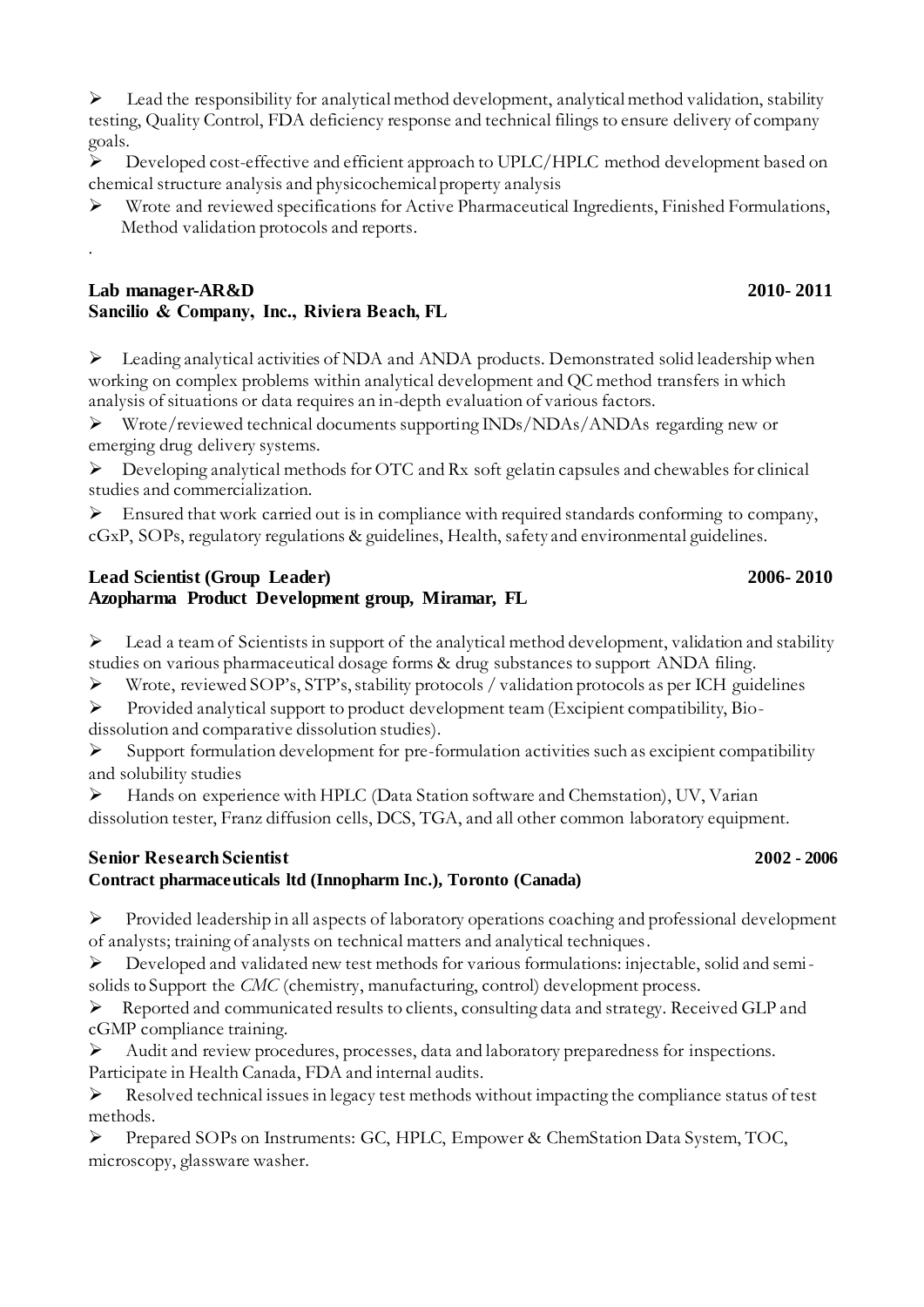## **AR&D Scientist 1999 - 2002 Dr.Reddy's Laboratories Limited (India)**

 Developed and validated analytical methods for Active Pharmaceutical Ingredients and Pharmaceutical Finished Formulations as per the FDA and ICH guidelines to support NDA/ANDA submission for US, Japan, Germany and European market product approval.

 API Evaluation and vendor qualification -Analyzed raw material samples from alternate sources for compliance with in-house specifications, monographs and general chapters of USP/NF, EP, other compendium and industry standard.

 Performed analysis of Pharmaceutical Finished Formulation and Active Pharmaceutical Ingredients as per USP, BP and EP.

 Handled and Calibrated sophisticated instruments like HPLC, Spectrophotometer, Dissolution, pH meter, Karl Fisher Titration Unit, Autotitrator and Atomic Absorption Spectrophotometer and assisted in the IQ, OQ & PQ of various analytical instruments.

 Methods transferred from AR&D to quality control testing laboratories to support commercialization of the product to various markets.

## **EDUCATION**

| Institution:        | Andhra University College of Pharmaceutical sciences, India           |
|---------------------|-----------------------------------------------------------------------|
| Qualification:      | Master of Pharmaceutical Science (by research)                        |
| Thesis title:       | "New analytical methods for the determination of Losartan potassium   |
| Year of graduation: | by HPLC, UV Spectrophotometric and Flame photometric methods"<br>1999 |
| Institution:        | Gulbarga University, India                                            |
| Qualification:      | <b>Bachelor of Pharmaceutical Science</b>                             |
| Year of graduation: | -1996                                                                 |

### **PUBLICATION**

- *1.* [DEVELOPMENT AND VALIDATION OF RP-HPLC METHOD FOR ESTIMATION OF CILOSTAZOL IN](http://www.ijpbs.com/view.php?iid=999)  [PHARMACEUTICAL DOSAGE FORM](http://www.ijpbs.com/view.php?iid=999) [IC value : 4.72] *1Naveen Babu Kilaru\*, 1Murali Krishna Javvaji , 2Rajani Kumar Valluru, 3Krishna Mohan International Journal of Pharmacy and Biological 5 ( 1) , 153 -160,2015*
- *2.* [DEVELOPMENT AND VALIDATION OF RP-HPLC METHOD FOR ESTIMATION OF LOSARTAN](http://www.ijpbs.com/view.php?iid=1000)  [POTASSIUM IN PHARMACEUTICAL DOSAGE FORM \[](http://www.ijpbs.com/view.php?iid=1000)IC value : 4.72] *1Naveen Babu Kilaru\*, 1Murali Krishna Javvaji , 2Rajani Kumar Valluru, 3Krishna Mohan Chinnala International Journal of Pharmac y and Biological Sciences 5 ( 3) , 158 -165,2015*
- *3.* [DEVELOPMENT AND VALIDATION OF RP-HPLC METHOD FOR ESTIMATION OF MESALAMINE IN](http://www.ijpbs.com/view.php?iid=998)  [PHARMACEUTICAL DOSAGE FORM](http://www.ijpbs.com/view.php?iid=998) [IC value : 4.27] *1Naveen Babu Kilaru\* , 1Murali Krishna Javvaji , 2Rajani Kumar Valluru, 3Krishna Mohan Chinnala International Journal of Pharmacy and Biological Sciences 7 ( 1) , 121 -12,2017*
- 4. [DEVELOPMENT AND VALIDATION OF RP-HPLC METHOD FOR ESTIMATION OF ROPINIROLE IN](http://www.ijpbs.com/view.php?iid=997)  [PHARMACEUTICAL DOSAGE FORM](http://www.ijpbs.com/view.php?iid=997)